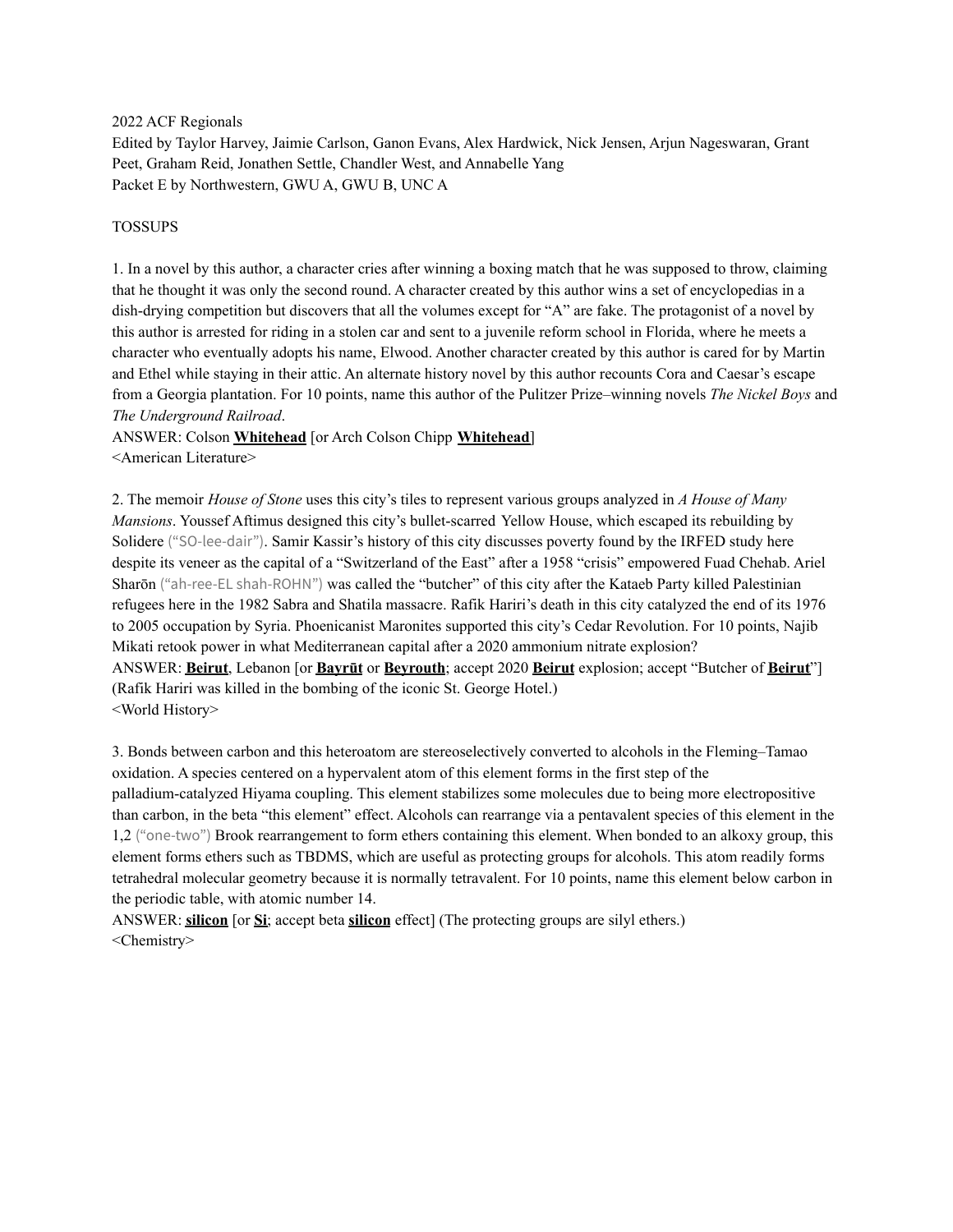4. *Two answers required.* Jaime ("HAI-may") Laredo and Sharon Robinson premiered a concerto for these two instruments by Ellen Zwilich. Zoltán Kodály's ("ZOHL-tahn KOH-dai's") opus 7 duo for these two instruments has been recorded by the Capuçon ("cah-pew-so") brothers. Robert Hausmann played one of these instruments, while the other was played by a virtuoso whose personal motto was represented by the A-E-F motif in a concerto for these two instruments. These two instruments are played by the soloists in Brahms's A-minor Double Concerto. One of these instruments was played by Jacqueline du Pré, while the other was played by Fritz Kreisler. These two instruments play with a keyboard instrument in standard piano trios. For 10 points, name these two instruments, the highest- and third-highest-pitched string instruments in a standard orchestra.

ANSWER: **violin** [accept **fiddle**] AND **cello** [accept **violoncello**] (The personal motto of the violinist Joseph Joachim was "frei aber einsam," or "free but lonely.")

<Classical Music>

5. Ash'ari innovator Ibn Kullāb argued in favor of a theological doctrine concerning this entity by introducing a distinction between words themselves and their realization. For holding fast to a doctrine about this entity, Ahmad ibn Hanbal was tortured. Abbasid caliph al-Maʾmūn persecuted individuals who held a specific belief about this entity in what has been called the first Islamic inquisition, the 9th-century Mihna. Opposition to a doctrine about this entity was a pillar of the Mu**ʿ**tazila school, whose adherents believed ascribing an eternal existence to this entity to be a violation of *tawḥīd* ("tao-HEED"). Kharijites ("KAH-ruh-jites") and Sunnis affirm the "uncreatedness" of this entity, believing that it was neither spoken into being nor composed by Muhammad. For 10 points, name this text that contains the Throne Verse, the holiest book of Islam.

ANSWER: **Qur'ān** [or **Koran**; accept **Quranic** uncreatedness or the uncreated **Qur'ān**; accept the **divine speech** or **speech** of **Allah**]

<Religion>

6. Lower production of this substance may explain epidemiology's "African enigma." This substance reduces expression of the adhesin SabA ("sab-A") and causes lipid rafts to cluster with "petals" dissociated from hexamers of the pore-forming virulence factor VacA ("vack-A"). A microaerophilic relative of *Campylobacter* uses the chemoreceptor TlpB to swim against the gradient in this substance, which it evades by expressing urease ("YUR-ee-ace"). In the presence of this substance, ferric iron is reduced to soluble ferrous iron. This substance acts as a bactericidal chemical barrier to fecal-oral infection that fails against *H. pylori* ("pai-LOR-ee"). PPIs block production of this substance, which is secreted with intrinsic factor by parietal ("puh-RAI-uh-tul") cells to activate the protease ("PRO-tee-aze") pepsin. For 10 points, Alka-Seltzer treats heartburn caused by "reflux" of what digestive fluid with a low pH?

ANSWER: **stomach acid** [or **gastric acid** or **gastric juice**; accept **hydrochloric acid** or **HCl**; prompt on strong acid or acid reflux or antacids; prompt on digestive fluid before read; prompt on  $H^{\pm}$  ("H-plus") or protons] (PPIs are proton-pump inhibitors. The "African enigma" refers to the high prevalence of *H. pylori* infection and low incidence of gastric cancer throughout much of Africa; there is also a similar "Asian enigma.") <Biology>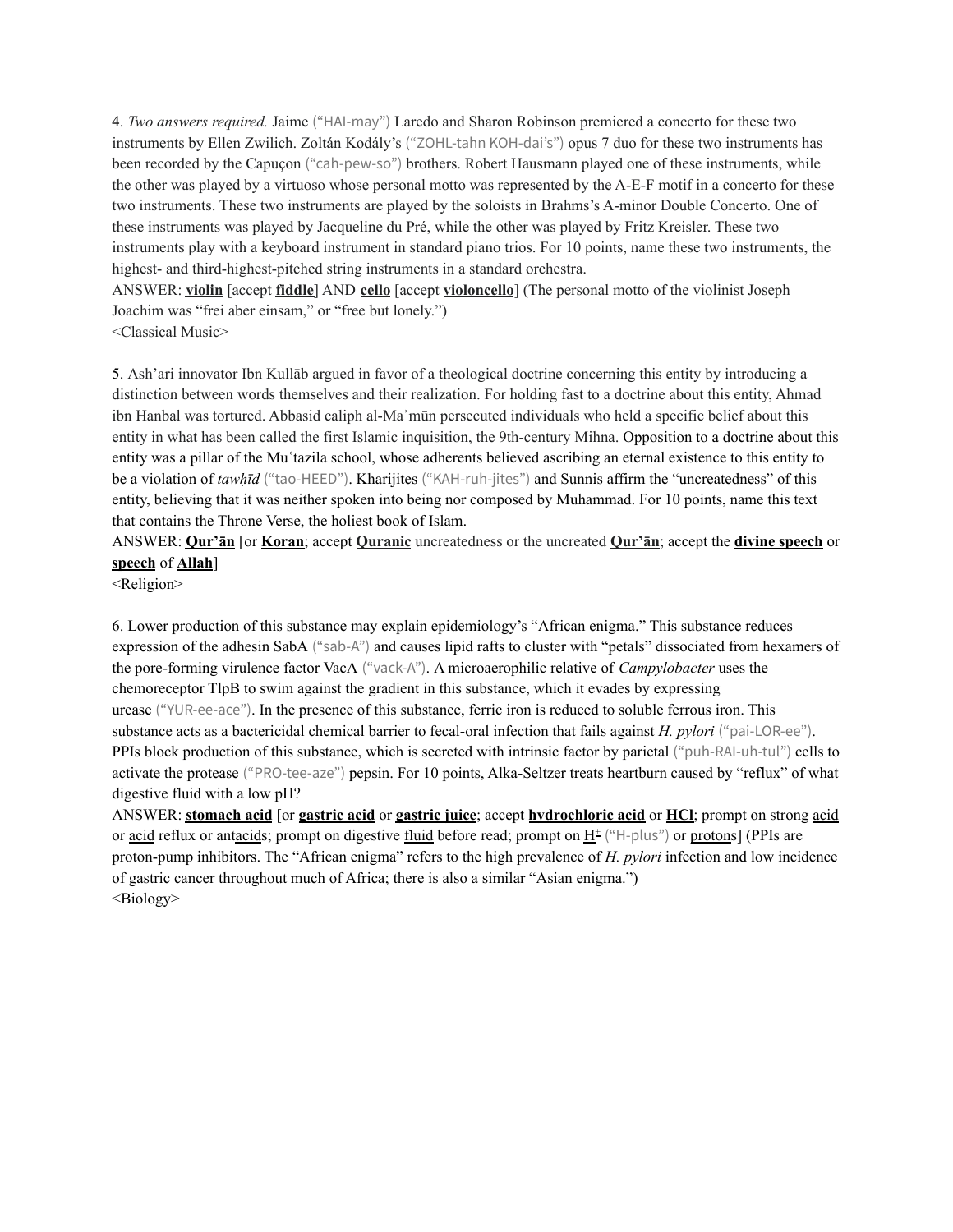#### *Note to moderator: read the answerline carefully.*

7. Marianna Di Paolo demonstrated how multiple words that express this concept are combined in Texas English. In a book on this concept, Frank Palmer demonstrates that it can be intensified by a change of tense in English. This concept is usually divided into dynamic, deontic, and epistemic forms. In most languages, this concept includes one *realis* and multiple *irrealis* examples. A verb marked for this concept can be introduced by the French conjunction "que." In English, verbs that express this concept are defective, do not add an S ending in the third-person singular, and tend to be auxiliary. The subjunctive is an example of, for 10 points, what concept associated with verbs that convey obligation or possibility, such as "might" and "should"?

ANSWER: **modality** [or **mood**s; accept **modal** verbs; prompt on auxiliary verbs or helping verbs or helper verbs by asking "what concept do those verbs indicate?"; prompt on subjunctive by asking "the subjunctive is an example of what more general concept?"; prompt on necessity or obligation or possibility or potentiality or ability by asking "that concept is conveyed by what type of verb?"]

<Social Science>

8. Aaron Mair denounced a 2020 "revisionist and ahistorical" history of this man that ties him to the eugenics of David Starr Jordan. This man argued the government might as well target "the people's cathedrals and churches" in opposition to a project organized by Michael O'Shaughnessy. After a bout of temporary blindness while working in a carriage factory, this man walked from Indiana to Florida, which he documented in *A Thousand-Mile Walk to the Gulf*. In articles published in *The Century*, this man wrote about the "treasures" and "features" of a location where he opposed the damming of the Hetch Hetchy Valley. For 10 points, name this Scottish American "Father of the National Parks," an advocate for Yosemite National Park who founded the Sierra Club. ANSWER: John **Muir** ("myoor")

<American History>

9. In a novel titled for this character, the historian Lucas accidentally hits a man with a baseball bat while trying to murder his brother. This character accuses another man of lacking "lewte" ("LOO-tuh"), which can be translated as "loyalty" or "legality." A 1993 Iris Murdoch novel is named for this man, whose horse is adorned with golden wire. This man owns a mound of earth that he calls his Chapel, fords a stream to fight a wild boar, and exchanges a fox for three kisses. Because another man failed to tell him about a girdle, this character gives him a small cut. This character survives a deadly "Christmas game" and tells a man to return in a year to repay a certain action. For 10 points, name this title character of a poem by the Pearl Poet, who competes in a beheading contest with Sir Gawain. ANSWER: the **Green Knight** [or Sir **Bertilak** de Hautdesert]

<British Literature>

10. The second track on this album features the brass alternating in swinging rhythm between F-sharp and G, followed by the ascending motif E, F, F-sharp. The music on this album was largely inspired by an anthology gifted by Beverly Bentley and a concert that its lead artist attended with Frances Taylor. Paul Chambers played bass and Jimmy Cobb the drums on this third-stream 1960 album, which comes chronologically between *Workin'* and *Steamin'* in its lead artist's discography. Tracks titled "Saeta" and "Solea" close this album, whose music was arranged by Gil Evans. A version of Manuel de Falla's ("day FAH-yah's") "Will o' the Wisp" and an arrangement of Joaquin Rodrigo's ("wah-KEEN ro-DREE-go's") *Concierto de Aranjuez* appear on, for 10 points, what Miles Davis album inspired by the music of an Iberian country?

ANSWER: *Sketches of Spain*

<Other Fine Arts>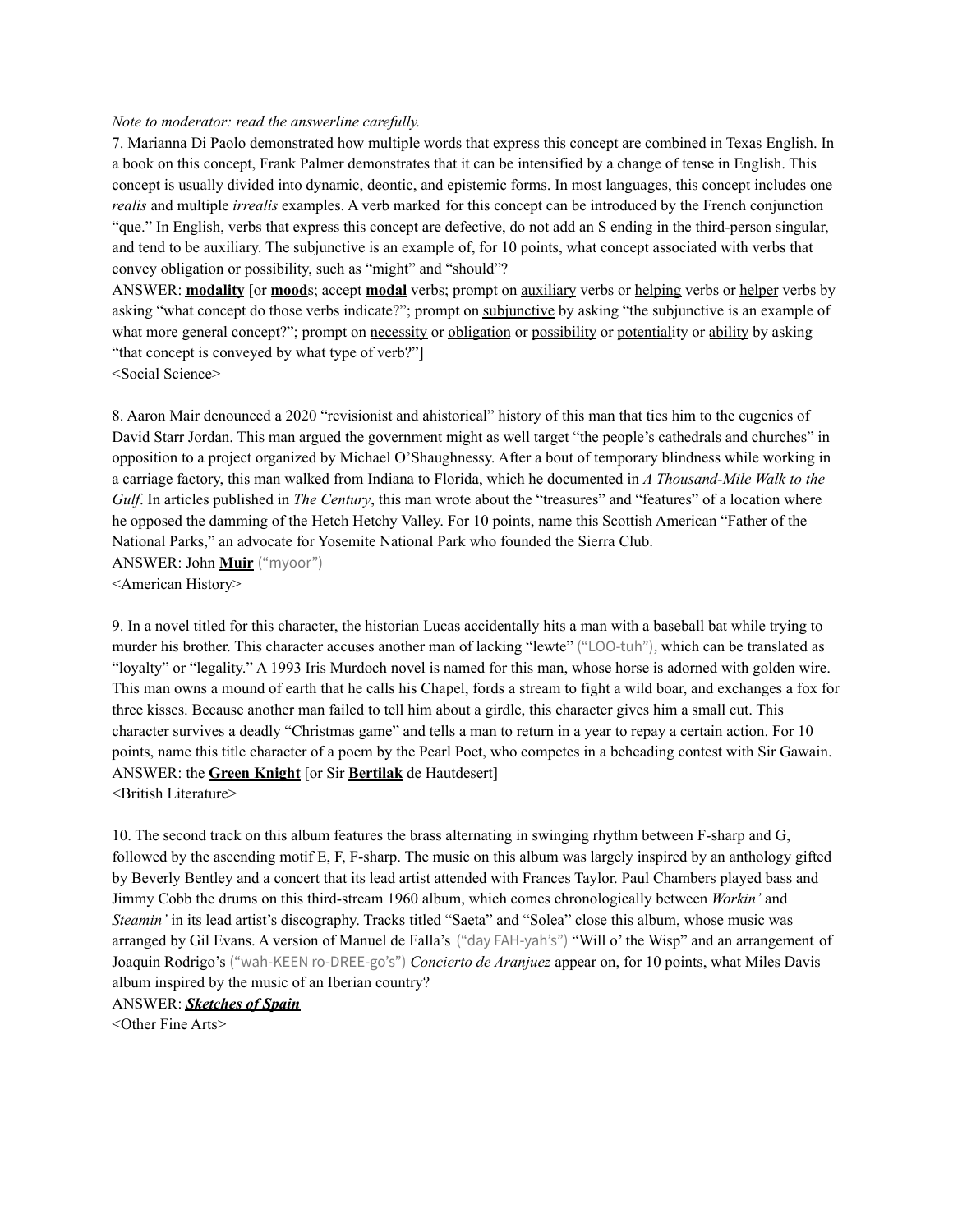11. A novel titled for this sort of person mocks the philosopher Seneca and describes the narrator's visit inside a large model of Queen Isabella's vagina. *Marks of Identity* is followed by a novel named for one of these people named Julian in a trilogy by Juan Goytisolo ("GOY-tee-so-lo"). Another novel ends by noting that "all human wisdom is contained" in the motto of one of these people, "Wait and hope!" One of these people adopts the identity of "Sinbad the Sailor" while saving his former employer from financial ruin, then reunites that man's son with his lover Valentine. A person adopts this title after being tutored by Abbé Faria ("ah-BAY fah-ree-AH") during his imprisonment at the Château d'If ("shah-TOH deef"). For 10 points, the vengeful Edmond Dantès adopts what title *of Monte Cristo*?

ANSWER: **count** [or **comte**; or **conde**; accept *The Count of Monte Cristo* or *Le Comte de Monte-Cristo*; accept *Count Julian* or *Reivindicación del conde don Julián*; prompt on lord or nobleman or don] <European Literature>

12. During a fight for control of this place, the arm of a deity turned into an icicle. Similar to Melusine ("may-loo-ZEEN"), the grandmother of a ruler of this place returned to the sea after her husband, a hunter, spied on her during childbirth. A deity bullied by his many brothers was assisted by a hare who had its fur ripped off traveling from one region of this place to another. It's not the sea, but this place began to be governed by a deity after he stole a lute and fled the subterranean realm of his father-in-law. A ruler's conquest of this place was guided by a three-legged crow. An ancestral goddess bestowed a jewel, sword, and mirror upon rulers of this country. For 10 points, Jimmu ruled what country, whose emperors claim descent from Amaterasu? ANSWER: the islands of **Japan** [or **Nihon** or **Nippon**; accept Toyo**ashihara no Nakatsukuni** or **Central Land of Reed Plains**; accept **Akitsukuni** or Toyo-**akitsushima**; accept **Izumo**; accept **Inaba**; accept **Yamato**; prompt on any answers indicating the earthly realm] (The first clue refers to Takemikazuchi. The third and fourth lines are about Ōkuninushi.)

<Mythology>

13. The line, "I will uphold" ends an "Apology" written by a noble of this name after an edict of outlawry against him was pushed by Cardinal Granvelle. A lord of Lumey with this name captured the port of Brielle after being exiled from England. For a noble with this name, Philips of Marnix named and composed the oldest extant national anthem. This name was shared by both the organizer, and the first admiral, of the Watergeuzen. A noble with this name was the first head of state to be assassinated by handgun when Balthasar Gérard shot him. A stadtholder nicknamed "the Silent" had this name, which was also shared by the victor at the Battle of the Boyne. For 10 points, give this name of a prince of Orange who was installed on the British throne after the Glorious Revolution. ANSWER: **William** [accept **William** III of England or **William** of Orange or **William** II of Scotland; accept **William** the Silent; accept **William** II de La Marck; accept **Willem** in place of "William" in any name; accept "**Wilhelmus**"]

<European History>

14. CNOT ("C-not") gates can be implemented by controlling the blockade created by states named for this scientist that prevents the excitation of nearby atoms. Nobel laureate Serge Haroche ("serj ah-rosh") detected single photons using states named for this scientist, in which the principal quantum number is shifted by a quantum defect. This scientist names neutral atoms in which the valence electron has a very large principal quantum number. A unit named for this scientist equals half a hartree. An equation developed by this scientist calculates the wavelengths of electronic transitions that make up the Lyman, Balmer, and Paschen series. For 10 points, a constant of about 13.6 electron volts appears in a formula describing the spectra of hydrogen and hydrogen-like elements named for what Swedish physicist?

ANSWER: Johannes **Rydberg** [or Janne **Rydberg** or Johannes Robert **Rydberg**; accept **Rydberg** formula; accept **Rydberg** states; accept **Rydberg** atoms; accept **Rydberg** blockade] <Physics>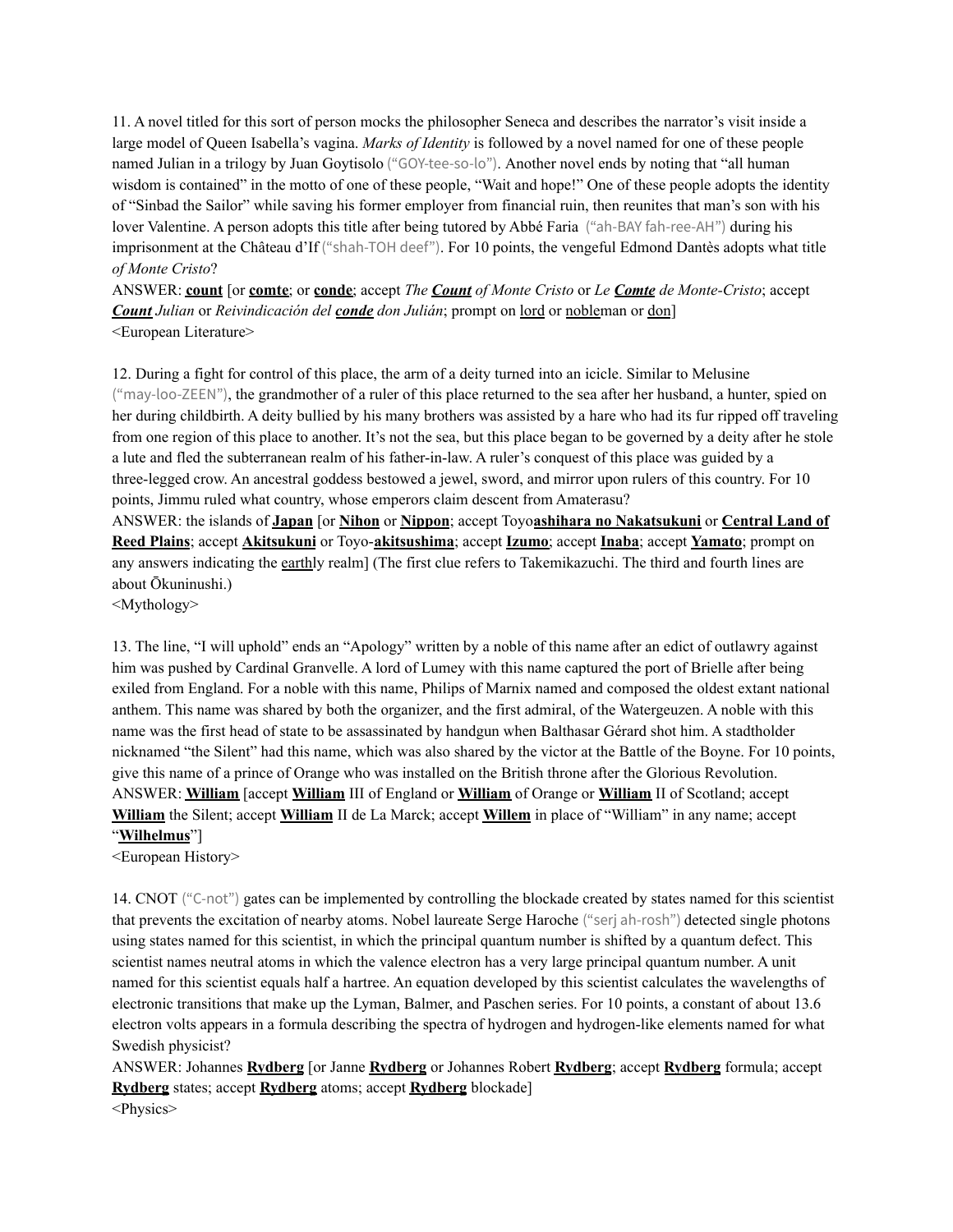15. A yellow alarm box replaces one of these objects in a 2014 Banksy mural, whose subject was given a face mask in April 2020. Astrophysicist Vincent Icke speculated that one of these objects in a painting was made of polished tin, due to its pear-like shape and reflective surface. Two of these objects appear prominently in a painting of a woman wearing a yellow jacket lined with fur titled *A Lady Writing a Letter*. The Mauritshuis contains a *tronie* titled for one of these objects that has been called the "*Mona Lisa* of the North" due to its subject's lack of eyebrows, slightly open mouth, and enigmatic gaze over her shoulder toward the viewer. For 10 points, a portrait of a girl in a blue-and-yellow turban by Johannes Vermeer depicts her wearing what piece of jewelry? ANSWER: pearl **earring**s [accept *Girl with a Pearl Earring*; prompt on pearl or *Meisje met de parel*] <Painting/Sculpture>

16. Julie Langford proposes civilian legitimation of this dynasty as the reason that a ruler created the title of Mater Castrorum to bestow on his wife. During a birthday celebration for a ruler of this dynasty, Saints Perpetua and Felicity were martyred in Carthage. After the death of this dynasty's last ruler, power was held by a series of "barracks emperors." The face of a member of this family was erased from the Berlin Tondo via a *damnatio memoriae* after his brother supposedly murdered him in their mother's arms. Julia Domna starved herself to death after hearing of Macrinus's assassination of her son, a ruler from this dynasty who granted Roman citizenship to all free men in the Antonine Constitution. For 10 points, name this dynasty of Caracalla, founded in 193 CE by Septimius.

ANSWER: **Severan** dynasty [accept Septimius **Severus**; accept **Severus** Alexander; accept **Severan** Tondo] (Julie Langford wrote *Maternal Megalomania: Julia Domna and the Imperial Politics of Motherhood*.) <Other History>

17. A novel from this non-European country was praised in the article "Blithe Spirits" by Dylan Thomas. Another novel from this country describes spirits who "feasted much because of the beautiful terrors of eternity" and opens, "In the beginning there was a river." In another novel from this country, a woman is abducted by a "Complete Gentleman" who turns out to be a skull that has rented every other body part. In a novel from this country, Madame Koto attempts to attract good luck by encouraging visits from Azaro, an *akibu*. An author from this country wrote *My Life in the Bush of Ghosts* and depicted the quest to rescue a tapster from Dead's Town in the novel *The Palm-Wine Drinkard*. For 10 points, name this birth country of Amos Tutuola and the author of *The Famished Road*, Ben Okri.

ANSWER: **Nigeria** [or Federal Republic of **Nigeria** or Orílẹ̀-èdè Olómìniira Àpapọ̀ **Nàìjíríà** or Ọ̀hàńjíkọ̀ Ọ̀hànézè **Naìjíríyà** or Jamhuriyar Taraiyar ta **Najeriya**]

<World Literature>

18. During *bajadas* in this region, traditional stick fighting honors the Virgin of Candelaria, a Black Madonna venerated at a sanctuary in the Cave of San Blas. Uncooked onion scoops are used to eat purees of this region's toasted flour, gofio. In this region, people in El Hierro adopted the whistle language of Silbo created by shepherds in the mountains of La Gomera. This region's name derives from Roman observations of dog worship among its Guanche ("GWAHN-chay") people. A "mega-tsunami" theory centers on the collapse of this archipelago's Cumbre Vieja ("KOOM-bray vee-AY-hah") volcano on its island of La Palma. Tenerife is the largest island of, for 10 points, what Spanish archipelago off the coast of Morocco whose name identifies a certain species of yellow bird? ANSWER: **Canary** Islands [or the **Canaries** or Las **Canarias**; accept **Tenerife** or La **Gomera** before read; prompt on Atlantic Ocean by asking "where?"] <Geography>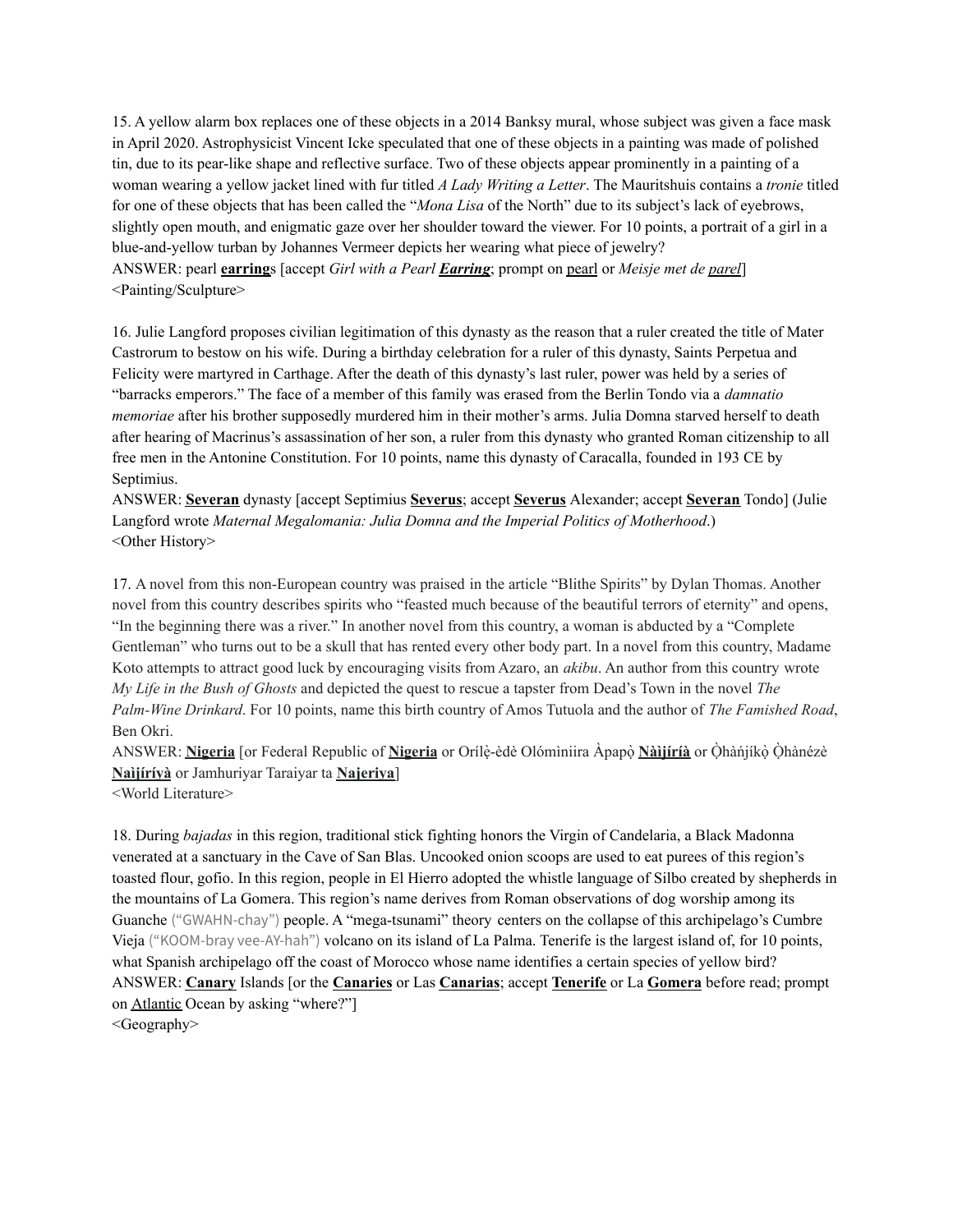19. This philosopher's zoogony uses the analogy of a painter of sacrificial offerings to explain how animals are formed from matter mixed in differing proportions. Theophrastus's *On Sensations* is devoted to criticizing this philosopher's pore- and effluence-based theories of perception. This non-Pythagoras philosopher wrote, "I have already been . . . a boy and a girl, a shrub and a bird," in a poem promoting the transmigration of souls called *Purifications*. This philosopher's cyclic cosmogony states that love unites all things into a sphere, while strife drives them apart. This philosopher first enumerated a list of four "roots" of all matter that Aristotle renamed the four classical elements. For 10 points, name this pre-Socratic philosopher who may have died after throwing himself into Mount Etna.

# ANSWER: **Empedocles** of Acragas

<Philosophy>

20. A Google grouplet started a campaign called "[doing this task] on the Toilet" that posted tutorials in bathroom stalls. James Whittaker outlines how to plan this task with ACC analysis in the 2012 book *How Google [does this task]*. A framework for this task uses the annotations BeforeAll and AfterAll to set up and tear down. This task is done independently of complex components by replacing them with simple objects called mocks or stubs. xUnit ("x-unit") is a group of frameworks for writing programs for this task, which are evaluated by their coverage. This task should "drive development." Debugging and this task specify conditions with assert statements. In a form of this task, customers identify bugs in beta versions of software. For 10 points, name this task of assessing software behavior.

ANSWER: software **test**ing [accept unit **test**ing; accept integration **test**ing; accept system **test**ing; accept beta **test**ing; accept user acceptance **test**ing; accept accept **test**-driven development; accept *How Google Tests Software*; accept "**Testing** on the Toilet"; accept **QA** or **quality assurance**; reject "debugging"] (ACC analysis is Attribute Component Capability analysis.)

<Other Science>

Tiebreaker. *Common or taxonomic name acceptable.* "Majors" of some species in this order defend resource piles more than alternative male morphs called "minors." Terry Erwin discovered 439 species in this order with canopy fogging. Members of this order's family Meloidae secrete the caustic terpenoid cantharidin, while some species in its large "ground" family mix solutions of hydroquinone and hydrogen peroxide with catalase to exothermically release noxious vapor. Structural coloration in this holometabolous order's family Buprestidae gives an iridescent, jewellike appearance to their elytra forewings. J. B. S. Haldane quipped that the creator "must have an inordinate fondness" for these insects; their 360,000-plus species include the Hercules rhinoceros. For 10 points, 25% of all animals belong to what order that includes bombardier, stag, and scarab species?

ANSWER: **beetle**s [or **Coleoptera**; accept scarab **beetle**s or dung **beetle**s; accept stag **beetle**s; accept bombardier **beetle**s; accept Hercules **beetle** or rhinoceros **beetle**s; accept ground **beetle**s] (The first line refers to dung beetles.) <Biology>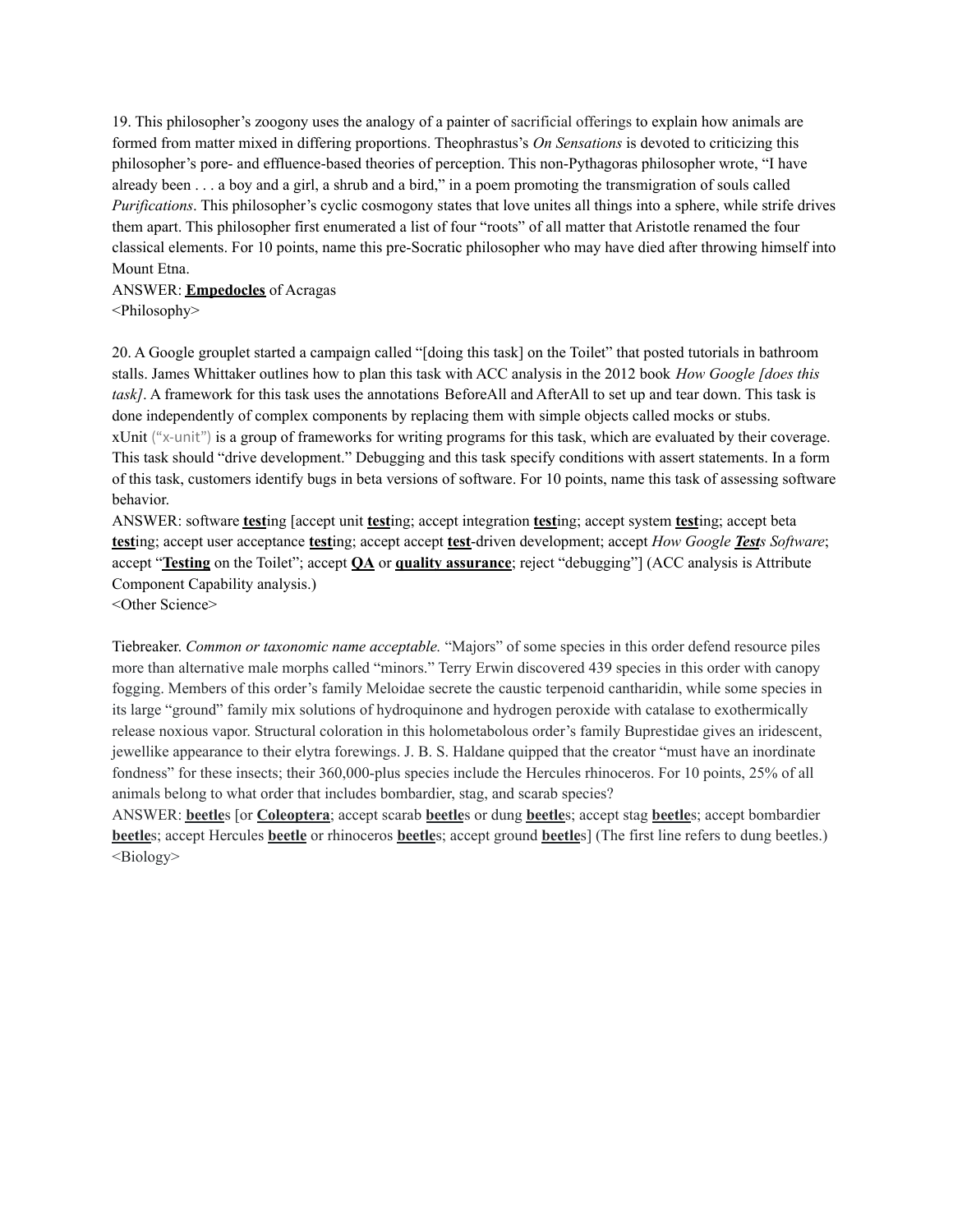#### BONUSES

1. A prince with this name signed the Treaty of Windsor with Richard II to fund the defense of Portugal from impending aggression by the house of Trastámara. For 10 points each:

[10m] Give this name of that prince, who married his daughter Philippa to a Portuguese king of this name. Two kings with this name squared off over the Portuguese throne at the Battle of Aljubarrota.

ANSWER: **John** [accept **John** I of Portugal or **João** I or **John** the Good of Portugal; **Juan** I; accept **John** of Gaunt; accept, BUT DO NOT OTHERWISE REVEAL, **John** I of Castile]

[10e] With a victory at the Battle of Aljubarrota, João I ensured the independence of Portugal from this kingdom, which unified with Aragon after the marriage of Isabella and Ferdinand.

ANSWER: **Castile** [or Kingdom of **Castile** or Reino de **Castilla** or Regnum **Castellae**]

[10h] Afonso Henriques, the first king of Portugal, captured Lisbon from a *taifa* based in this city, where Alfonso X of Castile renounced claims to the Portuguese Kingdom of the Algarve ("ahl-GAR-vih") in a 1267 treaty. A later treaty signed in this city capped off a Spanish invasion of Portugal during the War of the Oranges.

ANSWER: **Badajoz** [accept Taifa of **Badajoz** or Ṭā'ifa al-**Batalyaws**; accept 1801 Treaty of **Badajoz** or Peace of **Badajoz**; accept 1267 Treaty of **Badajoz**]

<European History>

2. These systems can be used to provide a well-defined boundary between the solution and an electrode. For 10 points each:

[10h] Name these systems that spontaneously form when the head groups of organic molecules adsorb to a substrate and the tail groups organize due to intermolecular forces.

ANSWER: **self-assembled monolayer**s [or **SAM**s; prompt on monolayers; prompt on thin films]

[10m] The thickness and optical properties of SAMs can be measured using the surface-enhanced form of this technique. In general, this technique is sensitive to internal degrees of freedom, as it involves Stokes or anti-Stokes shifts that change photon wavelength.

ANSWER: **Raman** spectroscopy [accept surface-enhanced **Raman** scattering]

[10e] SAMs formed on metal substrates often have thiol headgroups, meaning they end with an atom of this element bonded to hydrogen. This element is also found in the compounds responsible for the strong smell of garlic and rotten eggs.

ANSWER: **sulfur** [or **S**] <Chemistry>

3. Answer the following about literary women named Celia, for 10 points each.

[10e] This author asks the title woman to "drink to me only with thine eyes" in his poem "To Celia." The disguised title character attempts to rape Corvino's wife Celia in this author's play *Volpone*.

#### ANSWER: Ben **Jonson** [or Benjamin **Jonson**]

[10m] In a novel, this woman takes pleasure in giving up jewelry to her flightier sister Celia. Celia marries James Chettam after this woman rejects him and instead marries the dour author of *The Key to All Mythologies.*

ANSWER: **Dorothea** Brooke [or Dorothea **Brooke**] (from George Eliot's novel *Middlemarch*)

[10h] George Eliot may have taken Celia Brooke's name from a character in this Jonathan Swift poem, whose misogyny was parodied by Lady Mary Montagu. In this poem, Strephon is shocked that "Celia, Celia, Celia shits!" ANSWER: "The **Lady's Dressing Room**"

<British Literature>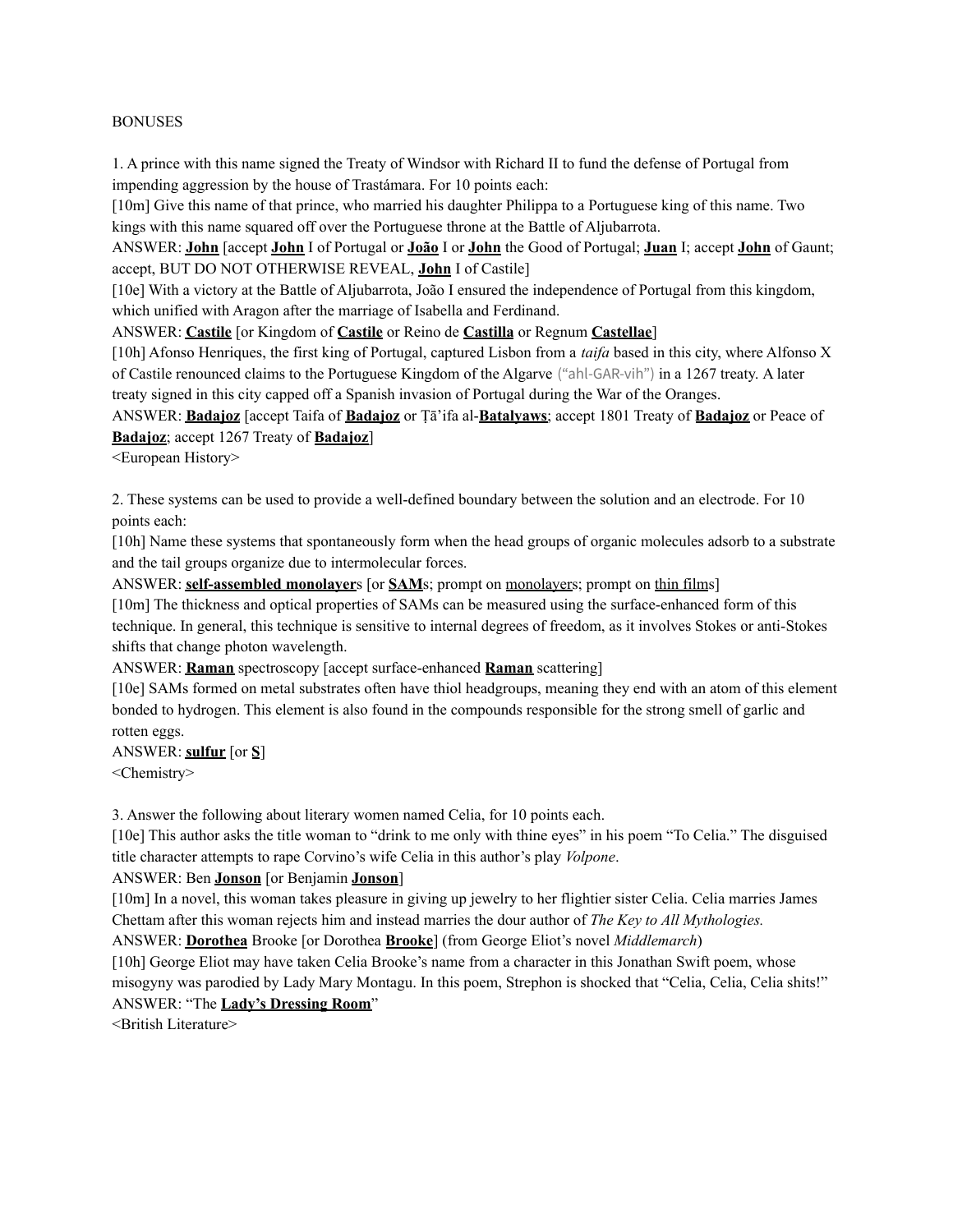4. This thinker's book *Big Structures, Large Processes, Huge Comparisons* lists eight "pernicious postulates," such as the view that state violence is legitimate but individual violence is illegitimate. For 10 points each:

[10h] Name this historical sociologist who famously asserted that "war made the state and the state made war." This scholar analyzed national state formation in books like *Coercion, Capital, and European States, AD 990–1992*. ANSWER: Charles **Tilly**

[10m] In a 1998 book, Tilly argued that this phenomenon often remains "durable" when it involves categorical pairs. A best-selling, 700-page book argues that the condition  $r > g$  ("R is greater than G") cements this phenomenon, which is extreme in Belize, São Tomé and Príncipe, and Namibia.

ANSWER: **inequality** [or **disparity**; accept economic **inequality** or income **inequality** or wealth **inequality**; accept **wealth concentration** or **wealth gap** or **income gap** or similar; accept *Durable Inequality*; prompt on distribution of wealth or similar] (The second book is *Capital in the Twenty-First Century* by Thomas Piketty. The countries listed have some of the highest Gini coefficients.)

[10e] In *Durable Inequality*, Tilly discusses this variable as a visible marker of sex differences and malnutrition that historically caused stunting. On average, this anthropometric variable is low for the Bambenga and high for the Dutch.

ANSWER: **height** [or **stature**; or **tall**ness or **short**ness or equivalents; prompt on body size] (The Bambenga are often called "Pygmies."]

<Social Science>

5. An artwork at one of these locations in the Palazzo Pitti depicts a group of cherubs carrying the Medici coat of arms. For 10 points each:

[10m] Identify these locations that were often painted by Pietro da Cortona. Illusionistic techniques for painting these locations include *di sotto in sù* and *quadratura*.

ANSWER: **ceiling**s [or **vault**s; accept any answers about **ceiling** painting]

[10h] Pietro da Cortona was commissioned by Urban VII to create this ceiling fresco for the grand salon of the Palazzo Barberini. Several golden bees appear below a personification of Rome holding the Crown of Immortality in this painting.

ANSWER: *Allegory of Divine Providence and Barberini Power* [or *Il Trionfo della Divina Provvidenza*; accept any answer that includes *Divine Providence*]

[10e] Pietro da Cortona worked on the Palazzo Pitti in this city, which also contains a baptistery whose east doors were sculpted by Lorenzo Ghiberti and are known as the *Gates of Paradise*.

ANSWER: **Florence**, Italy [or **Firenze**, Italia]

<Painting/Sculpture>

6. A probably fictional story claims that a woman with this last name provided Dr. Joseph Warren with secret information that ultimately led to Paul Revere's midnight ride. For 10 points each:

[10m] Give this last name of the American-born Margaret. Margaret's husband with this last name, who succeeded Thomas Hutchinson as governor, was later replaced by William Howe as the commander of British forces.

ANSWER: **Gage** [accept Thomas **Gage**; accept Margaret Kemble **Gage**]

[10e] Thomas Gage commanded British forces during this conflict. Mary Ludwig Hays was one of the women during this conflict who became known as Molly Pitcher for providing water to soldiers.

ANSWER: **American Revolution** [accept American **Revolutionary** War; or **American** War of **Independence**; prompt on Revolution]

[10h] This Revolutionary War soldier took her husband's place during the Battle of Fort Washington. This soldier was the first woman to receive a military pension from Congress, receiving one decades before Deborah Sampson.

ANSWER: Margaret **Corbin** [or Margaret Cochran **Corbin**]

<American History>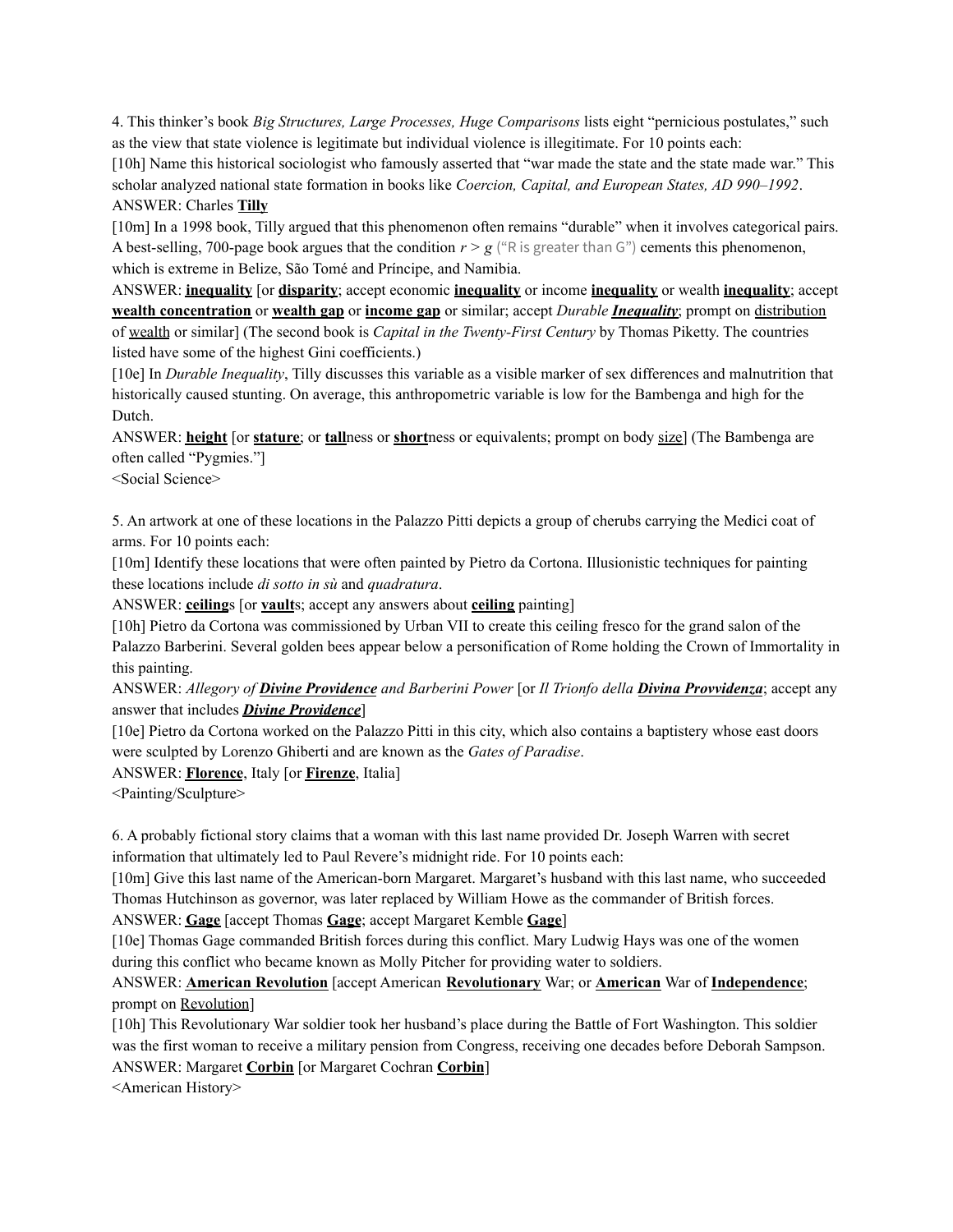7. In frogs, multiple malformed examples of these structures develop from a single "bud" that is split by eggs of the parasitic trematode *Ribeiroia ondatrae*. For 10 points each:

[10e] Name these structures that are disrupted in phocomelia caused by thalidomide ("thuh-LID-oh-myde"). In tetrapods, the ancestral Bauplan of these structures is pentadactyl, but they develop extra digits in polydactyly. ANSWER: **limb**s [accept **arm**s or **leg**s; accept **hand**s or **feet**; accept fore**limb**s or hind**limb**s; accept **limb** bud or **limb** field or **limb** disc; accept pentadactyl **limb**; accept **extremitie**s; accept **stylopod** or **zeugopod** or **autopod**] [10h] The reaction-diffusion mechanism of limb formation is a "morphogenetic" kind of these factors, which include "physical" parameters and "phyletic" ("fai-LET-ik") ancestral structures that bias or restrict evolution and cause gaps in morphospace.

ANSWER: **constraint**s [or word forms like **constrain**ed; accept specific types, such as phyletic **constraint**s or physical **constraint**s; accept phylogenetic **inertia**; prompt on developmental drive or developmental bias] [10m] Despite their constrained origins as an exaptation of the limb bud, turtle shells likely evolved varied shapes in a branching mode of speciation that is named for these groups and predominates in punctuated equilibrium, unlike gradualist bifurcation or anagenesis. Synapomorphies define these monophyletic groups.

ANSWER: **clade**s [accept **cladogenesis** or **cladogenetic** speciation] (Specifically, turtle shells develop from a modification of the apical ectodermal ridge.)

<Biology>

8. This novel's narrator is distressed by an empty room that she describes as "a violation of my quotation marks." For 10 points each:

[10h] Name this novel whose title character examines the empty room left by her maid, Janair; that title character in this novel then finds charcoal drawings of a man, a woman, and a dog scratched on the wall.

ANSWER: *The Passion according to G.H*. [or *A Paixão Segundo G.H.*]

[10m] *The Passion according to G.H.* is by this author, who also wrote *Near to the Wild Heart* and depicted her country's north-south divide in *The Hour of the Star*.

ANSWER: Clarice **Lispector** [accept Chaya Pinkhasivna **Lispector**]

[10e] The Ukrainian-born author Lispector mostly wrote in this country. Jorge Amado ("ZHOR-zhee ah-MAH-doo"), an author from this country, wrote novels like *Dona Flor and Her Two Husbands* in Portuguese.

ANSWER: **Brazil** [or **Brasil**; or Federative Republic of **Brazil** or República Federeitva do **Brasil**] <World Literature>

9. The British artist Nick Veasey depicted a Boeing 777 jet in the largest work ever in this medium. For 10 points each:

[10h] Name this medium used to depict the hands of European royalty in a craze that was sparked by an 1895 work in this medium that caused Anna Bertha Ludwig to remark, "I have seen my death."

ANSWER: **X-ray** photograph [accept **radiograph**; accept **Röntgenogram**; accept descriptions of a **photo** taken with **X-ray**s; prompt on a photograph by asking "in what specific medium?"] (Ludwig was the wife of Wilhelm Röntgen.)

[10e] While working under Rosalind Franklin, Raymond Gosling used X-ray diffraction to take "Photo 51," which confirmed that this molecule has a double helix structure.

ANSWER: **DNA** [or **deoxyribonucleic** acid]

[10m] This artist predicted her death in the year 2000 to accompany the "modern feeling" of a series of X-ray photos of her. After teatime with Pablo Picasso, this Swiss Surrealist covered a tea cup and spoon in fur for a piece called *Object*.

ANSWER: Méret **Oppenheim** [or Meret Elisabeth **Oppenheim**]

<Other Fine Arts>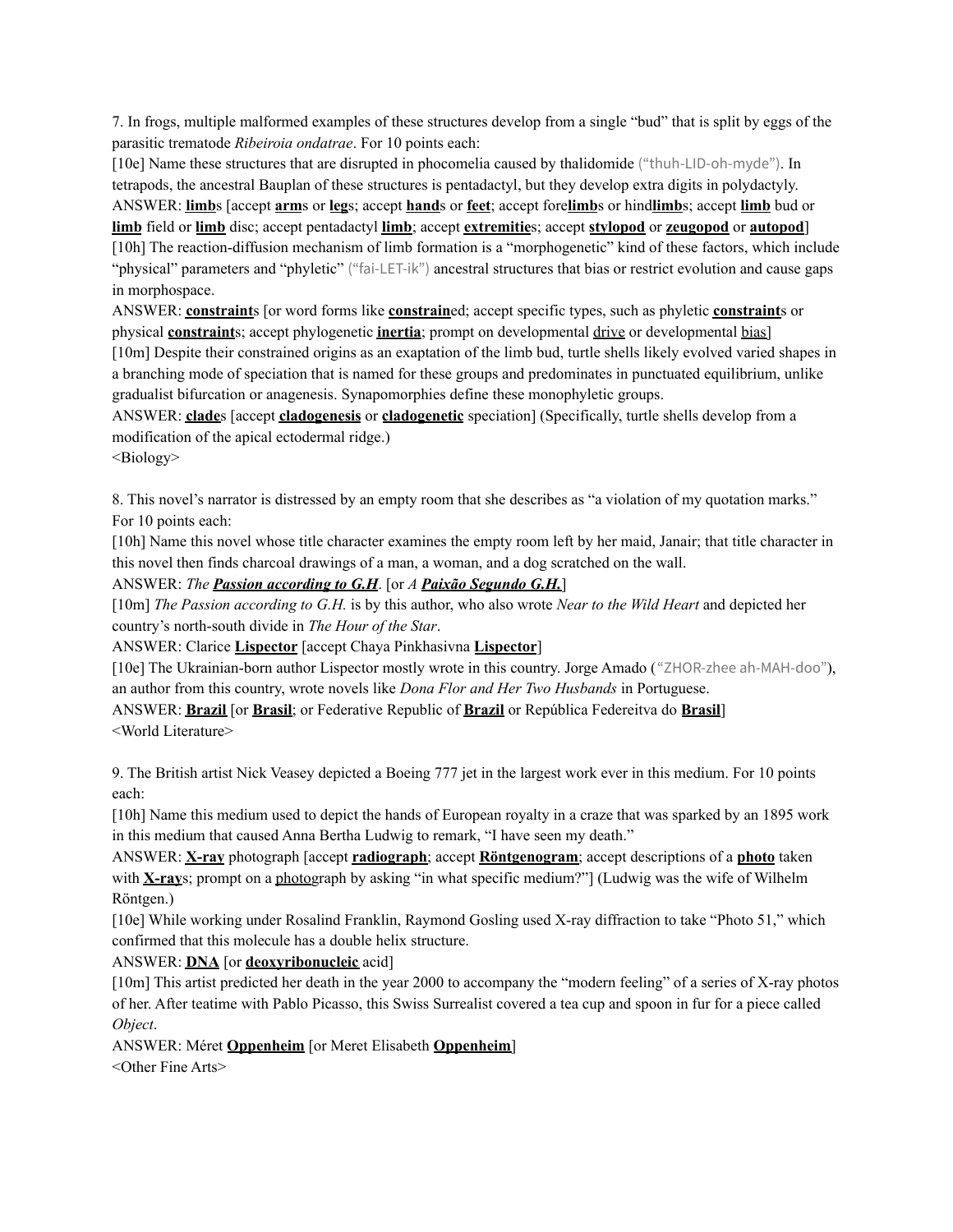10. Doing this practice while coming "to Zion" titles a book by Sylvia R. Frey and Betty Wood that traces the foundations of the Black Baptist Church to 18th-century missions in Antigua, Jamaica, and Barbados. For 10 points each:

[10h] Name this practice used as a nickname for Yoruba-influenced Spiritual Baptists in Trinidad. This practice names a ritual in which enslaved African Americans stomped and clapped while moving counterclockwise in a ring. ANSWER: **shout**ing [accept Ring **Shout**; accept **Shout**ers; accept *Come Shouting to Zion*; prompt on vocalizations or making sounds or similar; prompt on yelling or screaming or similar; prompt on "the Frenzy"; reject "singing" or "music"]

[10m] The Hausa contrast the shouts of praise singers with these feminine vocalizations compared to guinea fowl cries. In much of East Africa, women express joy with these howl-like sounds made by rapidly moving the tongue and a hanging extension of the soft palate.

ANSWER: **ululation**s [or word forms like **ululate**]

[10e] Ndau women ululated at a ruler's house while he prepared for a makoto ceremony to induce this phenomenon. Nganga healers and Lobedu "queens" led seasonal rites analogous to Zuni "dances" to cause this natural phenomenon.

ANSWER: **rain** [accept **rain**making; accept **rain** dance; accept **rain** queens or **rain** kings; accept rain**storm**s or thunder**storm**s; prompt on weather]

<Religion>

11. Trường ("chwung") Chinh and Nguyễn ("win") Văn Linh adopted the market-based Đổi Mới reforms after the 1986 death of this leader, who expelled the Chinese Hoa ("hwah") minority to Hong Kong and created New Economic Zones. For 10 points each:

[10h] Name this successor of Hồ Chí Minh as Vietnam's general secretary, who oversaw the Cambodian-Vietnamese and Sino-Vietnamese wars. He shared his surname with a dynasty that nominally ruled Đại Việt from 1427 to 1789 despite Mạc opposition.

ANSWER: **Lê** Duẩn ("lay zwun") [accept Later **Lê** Dynasty or Hậu **Lê** triều or Nhà Hậu **Lê** or Revival **Lê** Dynasty or Nhà **Lê** trung hưng or **Lê** trung hưng triều or **Lê** sơ triều or **Lê**–Mạc War or Chiến tranh **Lê**-Mạc; prompt on Duẩn]

[10m] Lê Duẩn ("lay zwun") resisted the "Zone of Peace, Freedom, and Neutrality" proposed by this organization, which Vietnam and Laos joined in the 1990s. Brunei industrialized its gas fields after joining this economic union. ANSWER: **ASEAN** ("AH-zee-ahn") [or **Association of Southeast Asian Nations**]

[10e] After joining ASEAN ("AH-zee-ahn"), Malaysia, Indonesia, and especially the Philippines dominated world exports of oil and copra from this crop. The economies of Niue ("NYEW-ay"), Vanuatu, Tokelau, and Tuvalu rely on growing these fruits.

ANSWER: **coconut**s [or *Cocos*; accept **coconut** oil; prompt on palm trees] <World History>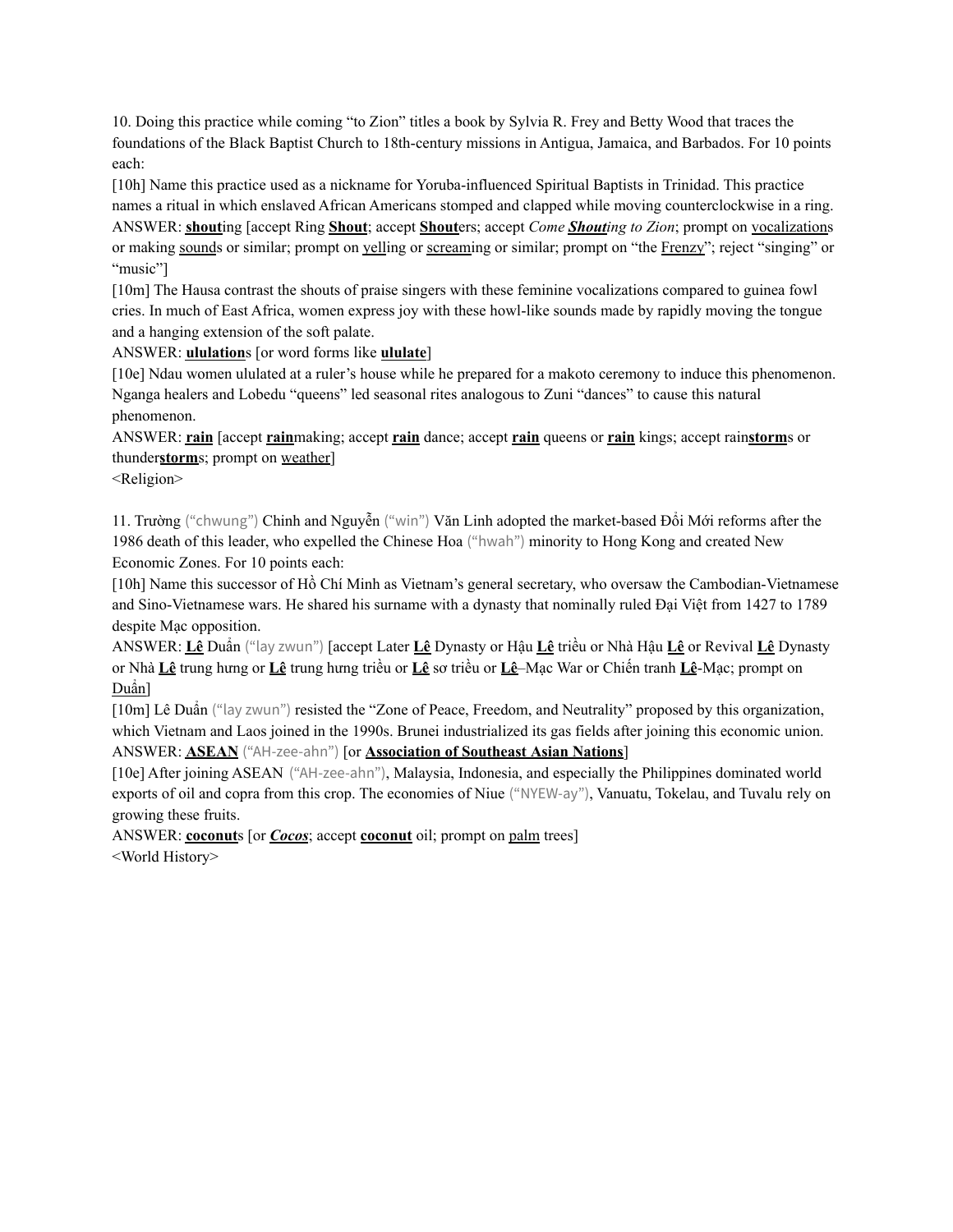12. Answer the following about hijacked internet polls about musicians, for 10 points each.

[10e] In 2012, this Miami rapper really was "Mr. Worldwide" when he performed "Timber" at the remotest Walmart in the world in Kodiak, Alaska, due to a pranked poll.

ANSWER: **Pitbull** [or Armando Christian **Pérez**]

[10h] Justin Bieber's "Our World" tour almost stopped in this home country of the Moran Hill Orchestra, which is experiencing a revival in "Enlightenment Music" based on its native trot genre. This country's current leader is married to a former pop star and enjoys the Slovenian band Laibach ("LAI-bock").

ANSWER: **North Korea** [or **Democratic People's Republic of Korea** or **DPRK**; or **Chosŏn** Minjujuŭi Inmin Konghwaguk; prompt on Korea]

[10m] By poll, Austin, Texas renamed its garbage dump for this band's vocalist, who frequently wears a red cap backwards. This band's song "Rollin'" appears on their album *Chocolate Starfish and the Hot Dog Flavored Water*. ANSWER: **Limp Bizkit** (The garbage dump is the Fred Durst Society of Humanities and Arts.) <Pop Culture>

13. Answer the following about Green's functions, for 10 points each.

[10m] Green's functions are used in this type of problem that tries to solve a differential equation with constraints that are named for Dirichlet ("dee-ree-klay") or Neumann based on whether the solution or its derivative is specified.

ANSWER: **boundary value** problems [or **BV**Ps; prompt on boundary conditions with "what is the name of the class of problems that specify boundary conditions?"; reject "boundary problems"]

[10e] For a Green's function of *x* and "*x* prime," at *x* equals "*x* prime," the function must have this property, which is implied by differentiability. A function has this property if its graph can be drawn without lifting a pencil. ANSWER: **continuous** [or **continuity**]

[10h] For inhomogeneous boundary conditions, Green's function is first obtained for homogeneous boundary conditions, and then this technique is done twice to incorporate the boundary terms. The adjoint of an operator is found by using this technique to move the operator from one function to another in an inner product.

ANSWER: **integration by parts** [or **integrate by parts** or **integrating by parts**; prompt on integration] <Other Science>

14. This poet claims, "Yet Isaac's leaping from the Altar's bed, / Foretold its glorious rising from the Dead," in a poem meditating on the near sacrifice of Isaac. For 10 points each:

[10h] Name this poet whose poems have been described as "American Baroque" for their sometimes-puzzling diction and structure. This poet was completely unknown for 200 years before Thomas H. Johnson discovered his work in Yale's library.

# ANSWER: Edward **Taylor**

[10e] Edward Taylor was born in this century. The colonies' literary output during this century largely consisted of Puritan writings, such as Cotton Mather's reflections on the Salem witch trials.

# ANSWER: **1600s** [or **17th** century]

[10m] In one of Taylor's striking images, the speaker asks God to "soake [this thing] in Zion's Bucking tub: / With Holy Soap." Another reclusive New England poet wrote that this entity "shuts the Door — / To her divine Majority — / Present no more."

ANSWER: the **soul** [accept my **soul**; accept "The **Soul** Selects Her Own Society"] (The other poet is Emily Dickinson.)

<American Literature>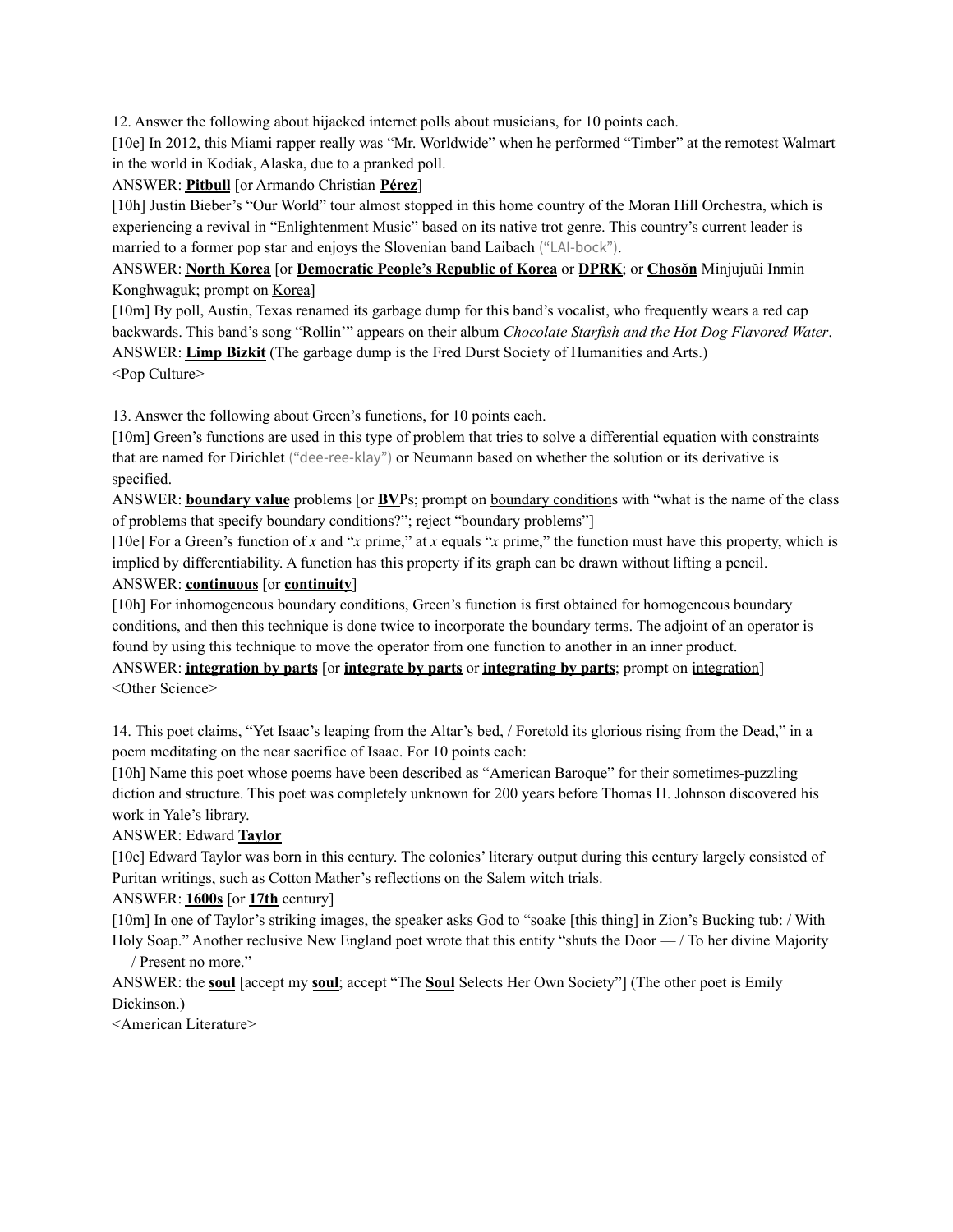15. Answer the following about the synthesis of Aztec beliefs with Catholicism in Mexico, for 10 points each. [10e] Worship of the Aztec mother goddess Tonatzin on Tepeyac Hill may have inspired Saint Juan Diego's visions of this woman; that same hill houses a Catholic shrine containing a cloak that depicts this woman.

# ANSWER: **Virgin of Guadalupe** [or **Virgen de Guadalupe**; or Our **Lady of Guadalupe** or Nuestra **Señora de Guadalupe**; accept **María Coatlalopeuh**; prompt on the Virgin Mary or María or Our Lady or Nuestra Señora] [10m] The Aztec goddess Mictēcacihuātl ("meek-tay-kah-SEE-watl") may have influenced modern depictions of an unofficial saint who protects LGBTQ communities and sex workers in this form. Jose Posada's La Catrina also appears in this form.

ANSWER: **skeleton**s [or word forms like **skeletal**; or **esqueleto**s; accept **calavera**s; accept **skull**s or **cráneo**s] (The unofficial saint is Santa Muerte.)

[10h] There have been reports of 19th-century dough rosaries made from this plant. The Spanish viewed Aztec ritual consumption of idols made from this plant and mixed with human blood as a perversion of the Eucharist.

ANSWER: **amaranth** [or *Amaranthus*; accept **pigweed**; accept *michihuatli* or *tzoalli*] <Mythology>

16. A series of courses in this city were funded by the Theater and Music Branch of the American Military Government and administered by Everett Helm. For 10 points each:

[10h] Name this city whose summer courses on contemporary classical music attracted composers like Luigi Nono and Brian Ferneyhough to its namesake "school."

ANSWER: **Darmstadt**, Germany [accept **Darmstadt** School; accept **Darmstädter** Ferienkurse]

[10m] During courses at Darmstadt, the musicologist Leo Schrade lectured on this "Americanist" composer's use of polytonality in pieces like his Second Piano Sonata. This composer's Second Symphony quotes "Camptown Races" and ends with a chord often likened to a blown raspberry.

ANSWER: Charles **Ives** [or Charles Edward **Ives**]

[10e] The Darmstadt school was criticized by Franco Evangelisti for having a sort of "police" enforcing this compositional technique. This technique is named for the number of pitches it employs and was popularized by Arnold Schoenberg's ("SHERN-berg's") use of tone rows.

ANSWER: **twelve-tone** technique [or **dodecaphony**; or **Zwölfton**technik; prompt on serialism] <Classical Music>

17. The separation of these systems is typically assumed to be much smaller than the wavelength of their radiation. For 10 points each:

[10e] Name these systems that are idealized as two opposite point charges separated by a small distance.

ANSWER: electric **dipole**s [accept oscillating electric **dipole**s; reject "magnetic dipoles"]

[10m] Electric dipole fields can be assumed to fall off as "one over *r*-cubed" only in this theoretical region, defined by the distance from the dipole being much, much larger than the wavelength of the radiation. Diffraction intensity patterns in this theoretical region are predicted with Fraunhofer's simplification of the Fresnel–Kirchhoff integral. ANSWER: **far field** [or **radiation zone**]

[10h] The 3D radiation pattern of an ideal radiating dipole resembles one of these solids. Transformers whose cores are these solids have lower mechanical hum, lower core losses, and smaller dimensions than other geometries.

ANSWER: **tori** [or **torus**; or **toroid**s; accept **toroidal** transformers; accept **doughnut** shaped solids; accept **ring** shaped solids]

<Physics>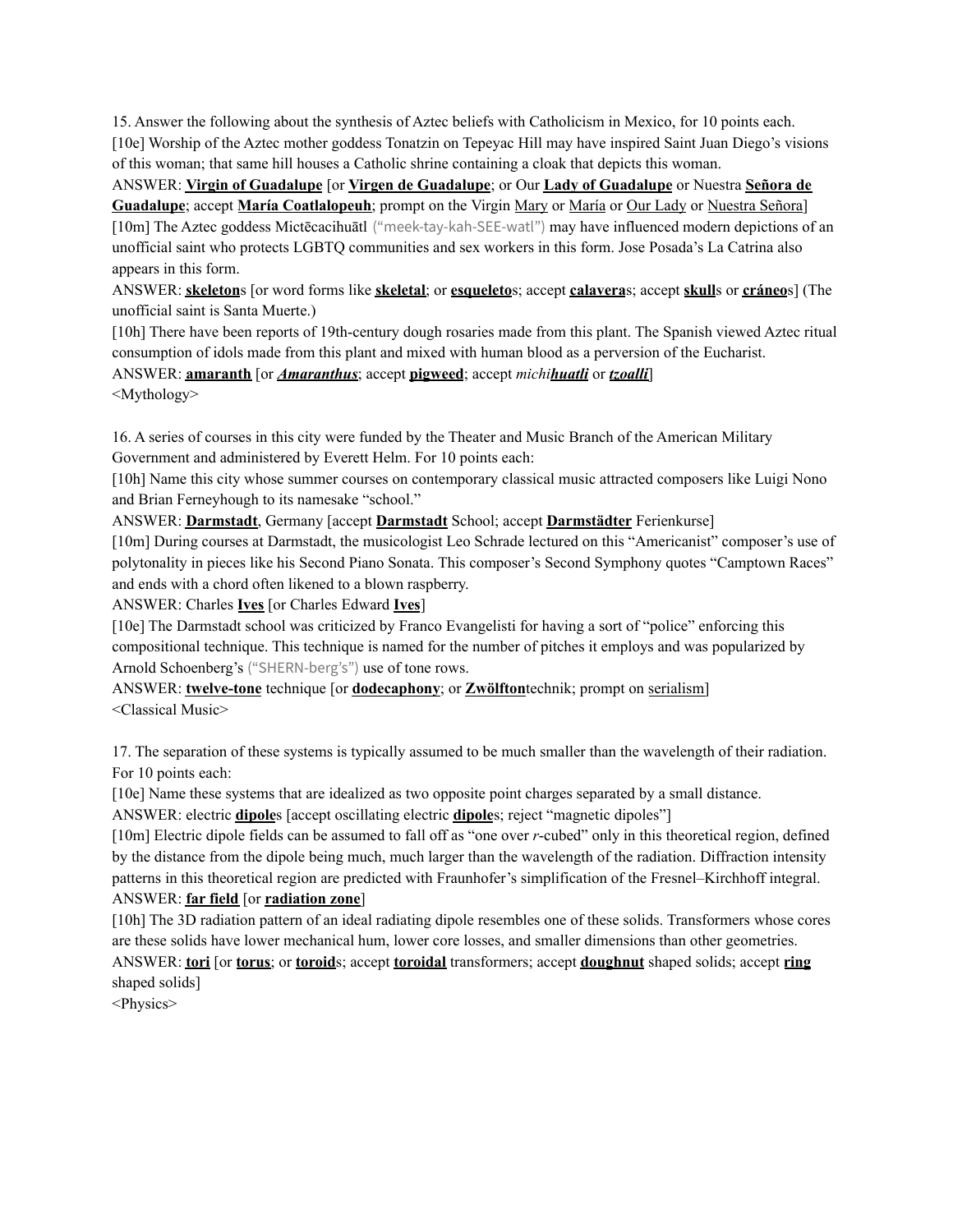18. The creator of the term for these concepts developed them from notions of folk psychology regarding the beliefs and desires of rational agents. For 10 points each:

[10h] Name these levels of abstraction used to predict the behavior of a consciously perceived object that has been assigned agency. These concepts were formulated in a 1989 book titled for their most abstract, or "intentional," level.

ANSWER: **stance**s [accept *The Intentional Stance*]

[10m] This approach to philosophy originated the concept of intentionality that informed Daniel Dennett's concept of the "intentional stance." This philosophical approach was developed by a student of Franz Brentano in texts like *Ideas* and *Cartesian Meditations*.

ANSWER: **phenomenology** [or word forms] (The student of Brentano was Edmund Husserl.)

[10e] Dennett named the middle stance between "physical" and "intentional" for this concept. In his writings on evolution, Dennett has dismissed a form of creationism known as the "intelligent" sort of this concept. ANSWER: **design** [accept intelligent **design** theory; accept **design** stance] <Philosophy>

19. A character in this play jumps up and down and shouts "oooooh!" while making "paw gestures," prompting another character to ask her, "What makes you think you're happy?" For 10 points each:

[10m] Name this play by the author of *The Entertainer.* This 1956 play focuses on the working-class Jimmy Porter and his middle-class wife Alison, who play "bears and squirrels" upon reuniting.

## ANSWER: *Look Back in Anger* (by John Osborne)

[10e] Nora is belittlingly called a "little squirrel" by her husband Torvald, whom she later leaves by symbolically slamming the door in this Henrik Ibsen play.

## ANSWER: *A Doll's House* [or *A Doll House*; or *Et dukkehjem*]

[10h] Squirrels frequently appear as portents of misfortune for the title character of this novel. This novel's protagonist recalls the death at Buchenwald of his former lover Mira Belochkin, whose last name means "squirrel." ANSWER: *Pnin* ("puh-NEEN") (by Vladimir Nabokov)

<European Literature>

20. Helaine Silverman labels Site 165 as this culture's "urban" capital, in contrast to a "religious" capital that contains a "Room of Posts." For 10 points each:

[10m] Name this culture located around the Ingenio Valley, which evolved from the Paracas culture according to Silverman. This Peruvian culture created *puquios* to irrigate terraces at sites like Cahuachi.

# ANSWER: **Nazca** culture [or **Nasca** culture]

[10e] The Nazca traced large outlines of hummingbirds and spiders in this medium to create namesake lines that may be viewed from the air.

ANSWER: **earth** [accept **land**; accept **sand**; accept **rock**s or **stone**s; accept **soil** or **dirt**; accept **ground**; accept **terrain**]

[10h] The Tiwanaku and this civilization centered in the Ayacucho Basin arose during the Middle Horizon period, after the decline of the Nazca. This civilization interacted with the Tiwanaku near the site of Cerro Baúl, where it built a hilltop settlement.

ANSWER: **Wari** culture [or **Huari** culture; accept **Wari** empire] <Other History>